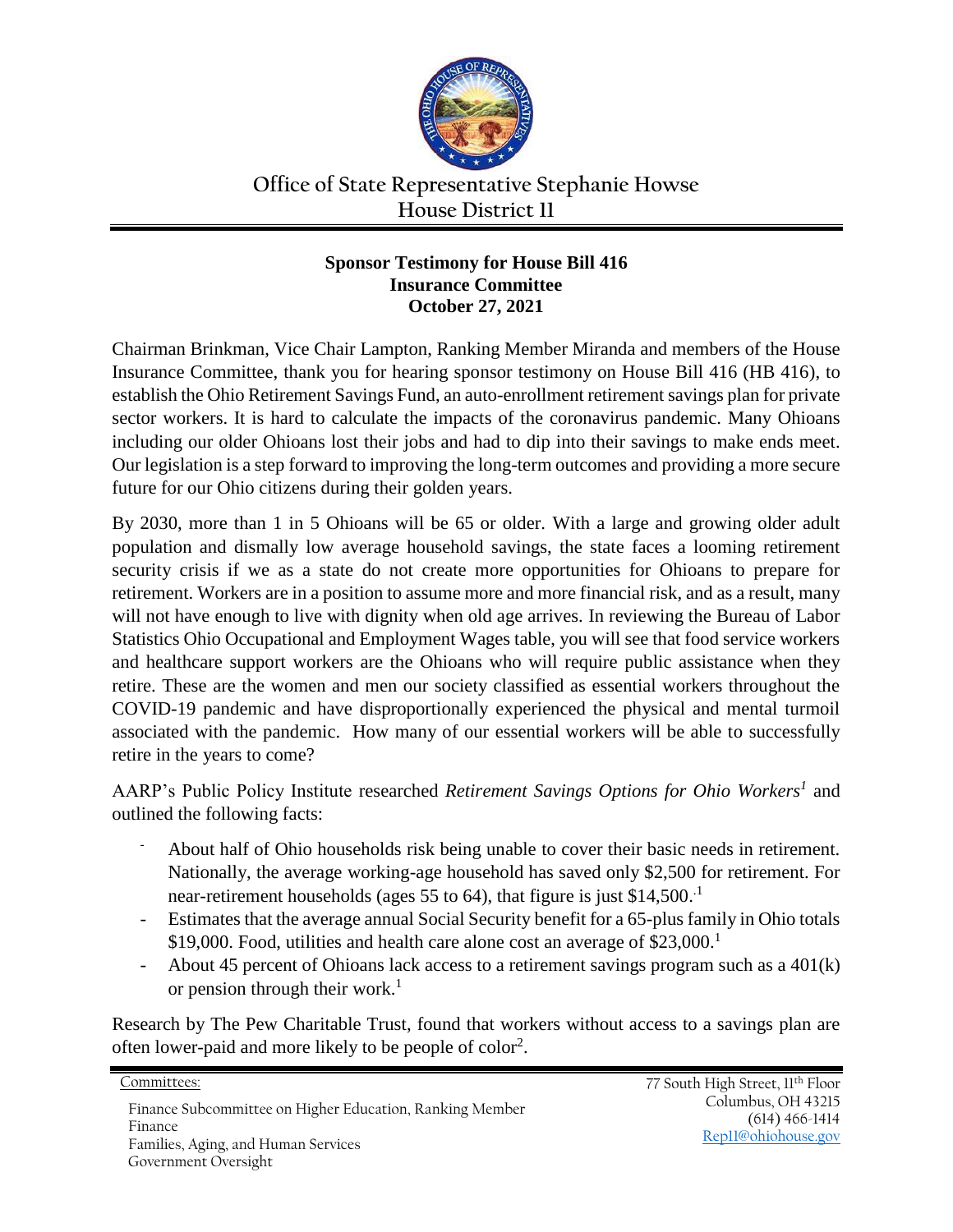

## **Office of State Representative Stephanie Howse House District 11**

When tens of millions of Americans and Ohioans all have the same problem of setting aside too little money for retirement, it is not a failure of individual initiative. It is a sign of a structural problem—one that cannot be solved by telling people to save more money.

Some states already have auto-IRA plans up and running: Oregon, California, and Illinois. With a couple of states planning to launch pilot auto retirement programs this year: Connecticut, Maryland and Colorado. Auto-retirement programs have proven to improve the saving habits of individuals. If adopted by the State of Ohio, the Ohio Retirement Savings Fund can help provide Ohioans with the supplemental assistance they will need to cover their basic needs during retirement. Taking legislative action today will ensure we are fulfilling the Ohio Promise, letting our constituents know that they can live, work and retire with safety and security right here at home.

This legislation will do the following:

- Creates the Ohio Retirement Savings Program (ORSP) and requires participating employees to be enrolled in a defined benefit retirement plan developed by members of the Public Employees Retirement Board
- $\triangleright$  Requires a private sector employer that does not maintain a tax-exempt employersponsored retirement program to deduct a percentage of an employee's paycheck established by the Board and remit it to the ORSP, unless the employee opts out
- $\triangleright$  Prohibits an employer from failing to participate and allows the Board to fine a noncomplying employer
- $\triangleright$  Requires deductions from employee paychecks and fines against noncomplying employers to be deposited into the Ohio Retirement Savings Fund created by the bill
- $\triangleright$  Specifies that an employer is not responsible for the administration, investment, or investment performance of the ORSP and that the state is not liable for retirement savings benefits earned by participants

Thank you for providing Rep. Brent and I the opportunity to provide sponsor testimony on HB 416 and look forward to answering any questions you may have.

Committees: